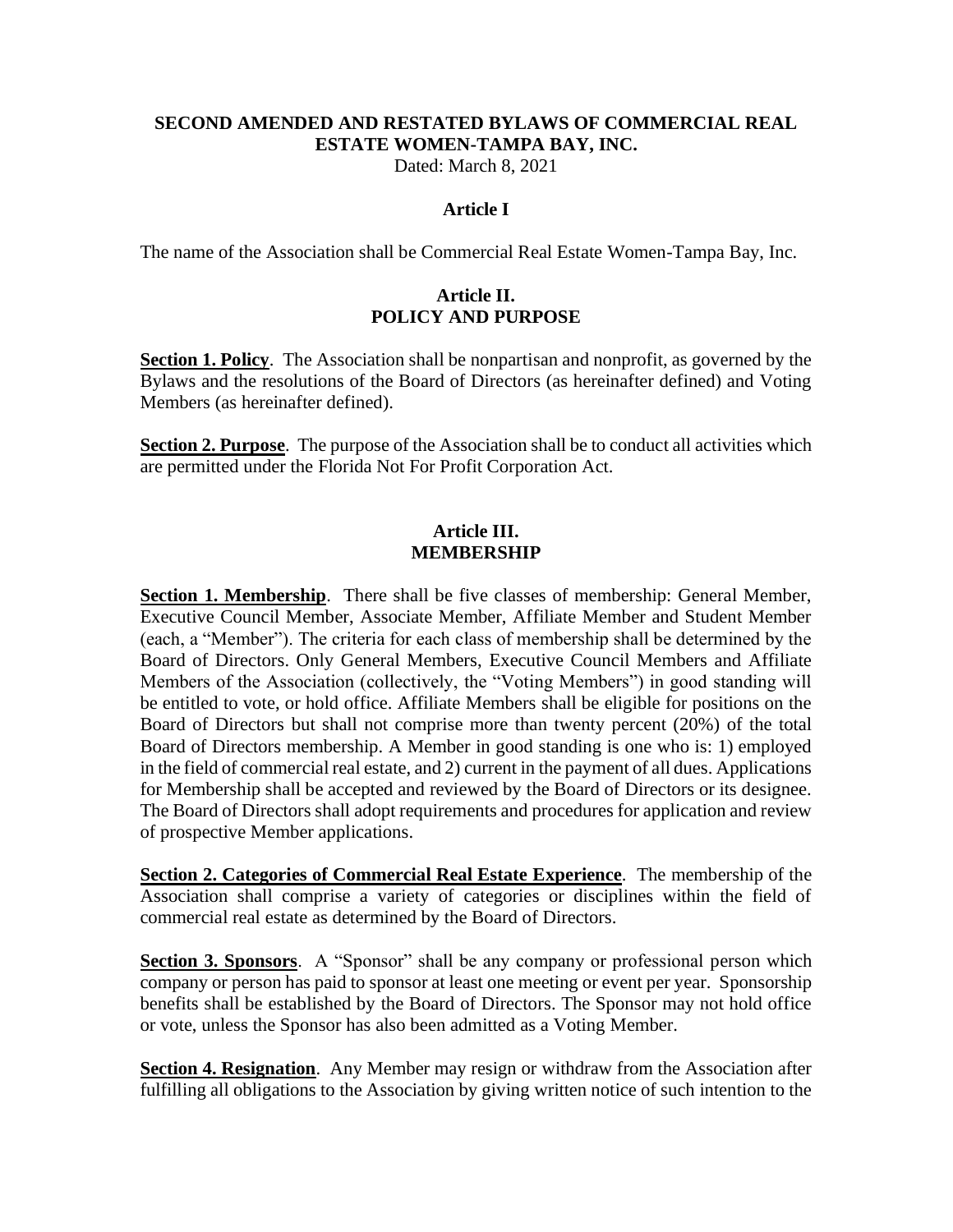Secretary, which notice shall be presented to the Board of Directors by the Secretary at the first meeting after receipt of such notice. No Member who resigns or withdraws from the Association shall be entitled to a refund of any prepaid dues.

### **Section 5. Removal of Members**.

**(a) Default**. Members no longer in "good standing" as defined in Section 1 of Article III will be considered to be in default. Members in default of payment of dues shall be removed from membership.

**(b) Censure**. Members may be censured or removed from membership for cause by a two-thirds vote at a meeting of the Board of Directors, except that no such vote shall be required in the event of nonpayment of dues. Except for the nonpayment of dues, a vote for removal for any cause shall occur only after the Member against whom a complaint has been made has been advised of the complaint in writing and has been given reasonable opportunity to reply. A Member, if removed or censured, may appeal the decision to the Annual Meeting (as hereinafter defined) of the Association, providing that written notice of appeal is received by the President at least ten days before the meeting.

## **Article IV. DUES**

**Section 1. Amount**. Annual and/or prorated dues shall be in an amount determined by the Board of Directors.

**Section 2. Payment of Dues**. Dues are payable annually, when invoiced, for each calendar year. New Member dues shall be payable upon application for membership in the Association. During the first year of membership, the new Member dues may be prorated to an amount determined by the Board of Directors.

#### **Article V. MEETINGS OF MEMBERS**

**Section 1. Annual Meeting**. The Annual Meeting of the Members of the Association shall be the last regularly scheduled meeting of the fiscal year. A regular meeting date shall be designated by the Board of Directors pursuant to Section 2. At the Annual Meeting, or as soon thereafter as practical, the Board of Directors and Officers (as hereinafter defined) for the following year shall be announced. In addition, at the Annual Meeting, Members shall transact such other business that has properly come before the Association.

**Section 2. Monthly and Special Meetings**. The Association shall meet every month or upon such other frequency as determined by the Board of Directors on dates determined by the Board of Directors. Special meetings of the Members of the Association may be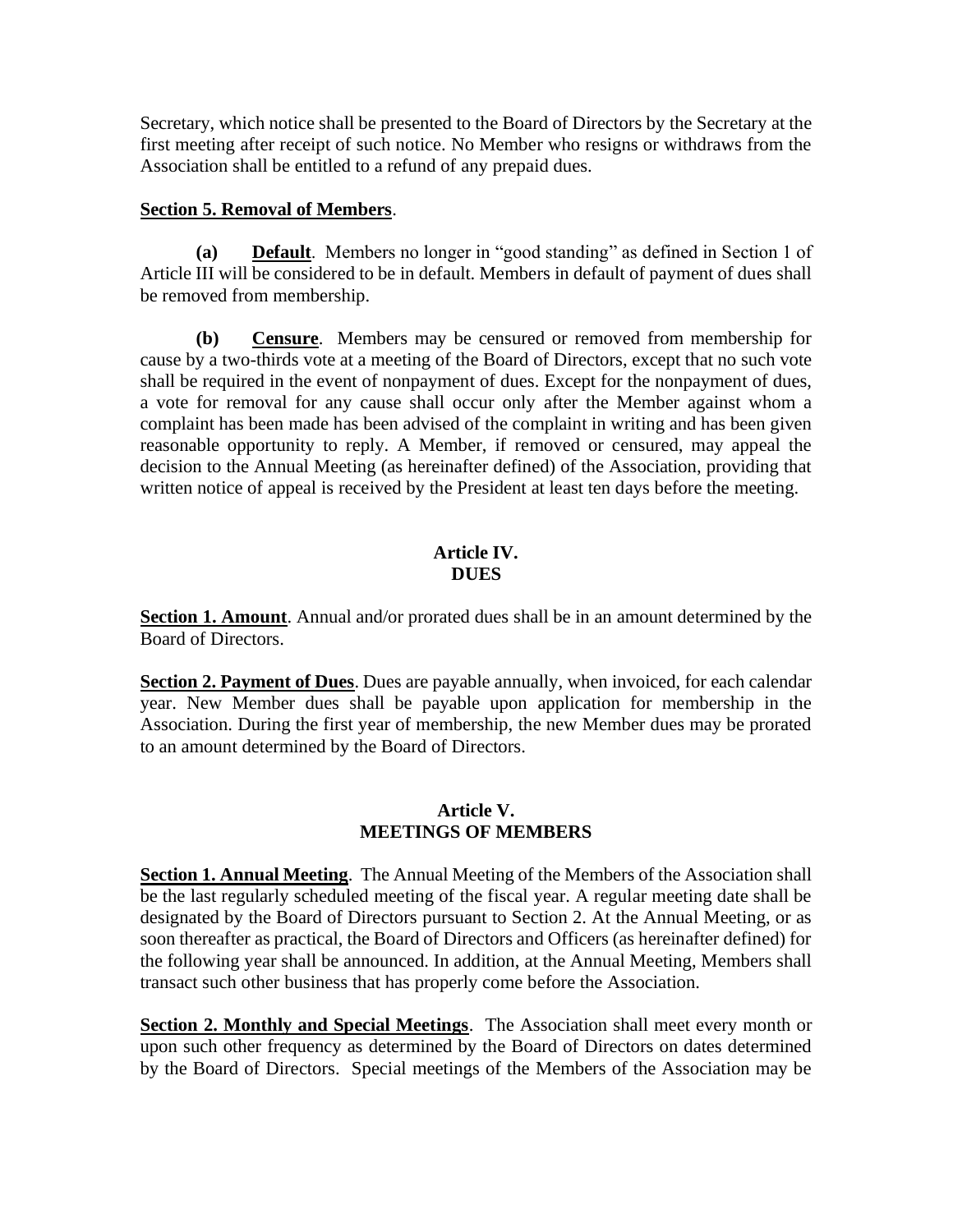called by the Board of Directors at its discretion or upon the written request of at least four Members of the Association.

**Section 3. Notices of Meetings**. Except as otherwise provided by law or as otherwise set forth herein, written notice of any regular membership meeting shall be mailed or sent by facsimile or e-mail transmission to each Member at least seven (7) days before the meeting date. Notice will include the date, time and place of the meeting, and in the case of special meetings, the purpose.

**Section 4. Quorum**. Ten percent (10%) of the Voting Members present in person, by video conference or by proxy, of whom two must be Officers, shall constitute a quorum at any regular membership meeting.

**Section 5. Action by Consent**. Any action required or permitted by law or by these Bylaws to be taken at any meeting of the Members may be taken without a meeting, prior notice or a note if a written consent stating the action to be taken is signed by no less than twothirds of all of the Voting Members. The written consent shall be filed with the minutes of the Members' meetings.

**Section 6. Voting; Proxies**. Each Voting Member in good standing shall be entitled to one vote. If the manner of deciding any question has not otherwise been prescribed, it shall be decided by majority vote of the Voting Members by secret written ballot submitted prior to the meeting. Votes for Officers shall not be cast by proxy. Every Voting Member entitled to vote on any matter other than election of Officers may vote by proxy. A proxy shall be in writing, dated and revocable at the pleasure of the Voting Member executing it. Unless the duration of the proxy is specified, it shall be invalid after thirty (30) days from the date of its execution. Policies and procedures for voting shall be established by the Board of Directors in its discretion.

## **Article VI. BOARD OF DIRECTORS**

**Section 1. General Powers; Composition**. The property, affairs, activities and concerns of the Association shall be managed by the Board of Directors. The "Officers" of the Association shall be the President, President-Elect, Secretary, and Treasurer. Additionally, the "Board of Directors" shall be composed of the Immediate Past President of the Association, the current CREW Network Delegate, and such at-large directors (the "At Large Directors") as the Board of Directors, by resolution, may designate from time to time; provided, however, in no event shall the total number of Directors (as hereinafter defined) exceed 20 members. The Board of Directors may exercise all powers of the Association and perform all lawful acts and things which are not by law or by these Bylaws directed or required to be exercised or performed by the Members of the Association. The members of the Board of Directors must be residents of the State of Florida. The members of the Board of Directors shall be deemed, for all purposes and where necessary under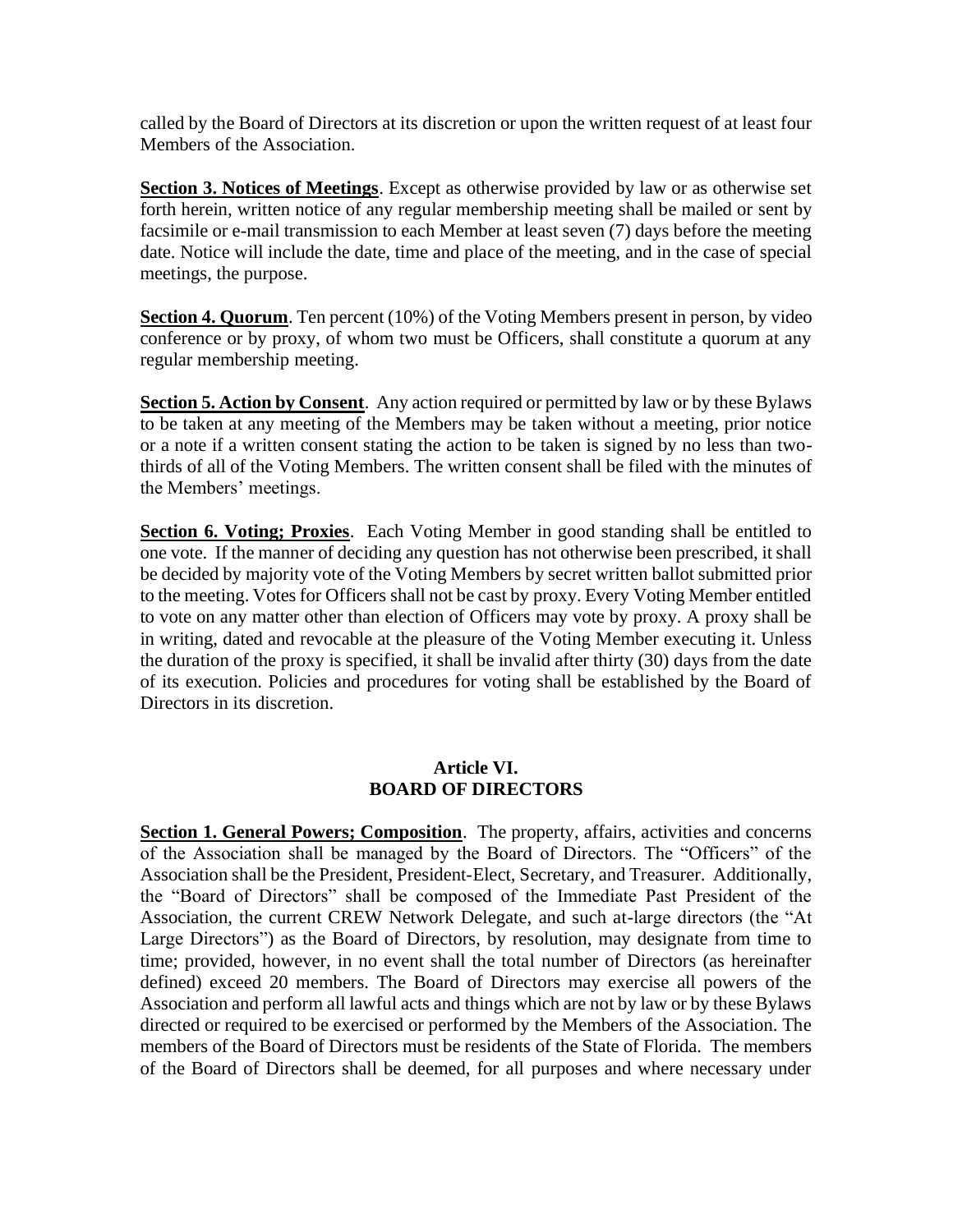applicable statutes and regulations of the State of Florida, to be the "Directors" of the Association.

### **Section 2. Election of Officers; Term of Members of Board of Directors**.

**(a)** The President, President-Elect, Immediate Past President and CREW Network Delegate shall hold their respective Board of Directors positions for a one-year term commencing on the first day of the fiscal year and terminating on the last day of the fiscal year of the one-year term or until a successor shall have been elected and qualified. The Treasurer and Secretary of the Association so elected shall hold their respective Board of Directors positions for two-year terms commencing on the first day of the fiscal year of the two-year term and terminating on the last day of the fiscal year of the two-year term or until a successor shall have been elected by the Voting Members and qualified. The At Large Directors shall hold their Board of Directors position for a two-year term commencing on the first day of the fiscal year and terminating on the last day of the fiscal year of the two-year term or until a successor has been elected by the Voting Members and qualified.

**(b)** The nominees for Board of Directors positions shall be designated by the Nominating Committee pursuant to Article VIII, Section 5 hereof. In addition, nominations may also be made by Members of the Association if endorsed by not less than five Members of the Association and submitted to the Nominating Committee no later than the date of submission required by the Nominating Committee. The names of such nominees shall be included in the notice of the meeting with the names of the nominees selected by the Nominating Committee.

**(c)** After ratification of the slate by the Board of Directors, and no later than October 15, the slate shall be presented to the Association for a vote. On or before the date designated for counting the ballots, which shall be no later than October 31, Voting Members in good standing may vote by forwarding their ballots in the manner designated by the Nominating Committee. A valid election requires a response by at least twenty-five percent (25%) of the Voting Members, of whom two (2) must be Directors, and approval by a simple majority.

Section 3. Duties of the Board of Directors. The Board of Directors shall (1) elect Board of Directors liaisons to each of the committees; (2) elect a CREW Network Delegate to fill a vacancy that arises during the fiscal year due to the resignation or removal of the elected CREW Network Delegate; (2) hold meetings at such times and places as it considers proper; (3) expel and terminate membership of Members, if necessary; (4) appoint committees consisting of Directors or Members of the Association; (5) audit bills and disburse the funds of the Association; (6) print, circulate and publish notices, articles and other documents; (7) carry on correspondence and communicate with other associations interested in the real estate profession; (8) employ agents; and (9) devise and carry into execution such other measures as it deems proper and expedient to promote the objective of the Association and to best protect the interest and welfare of the Members of the Association.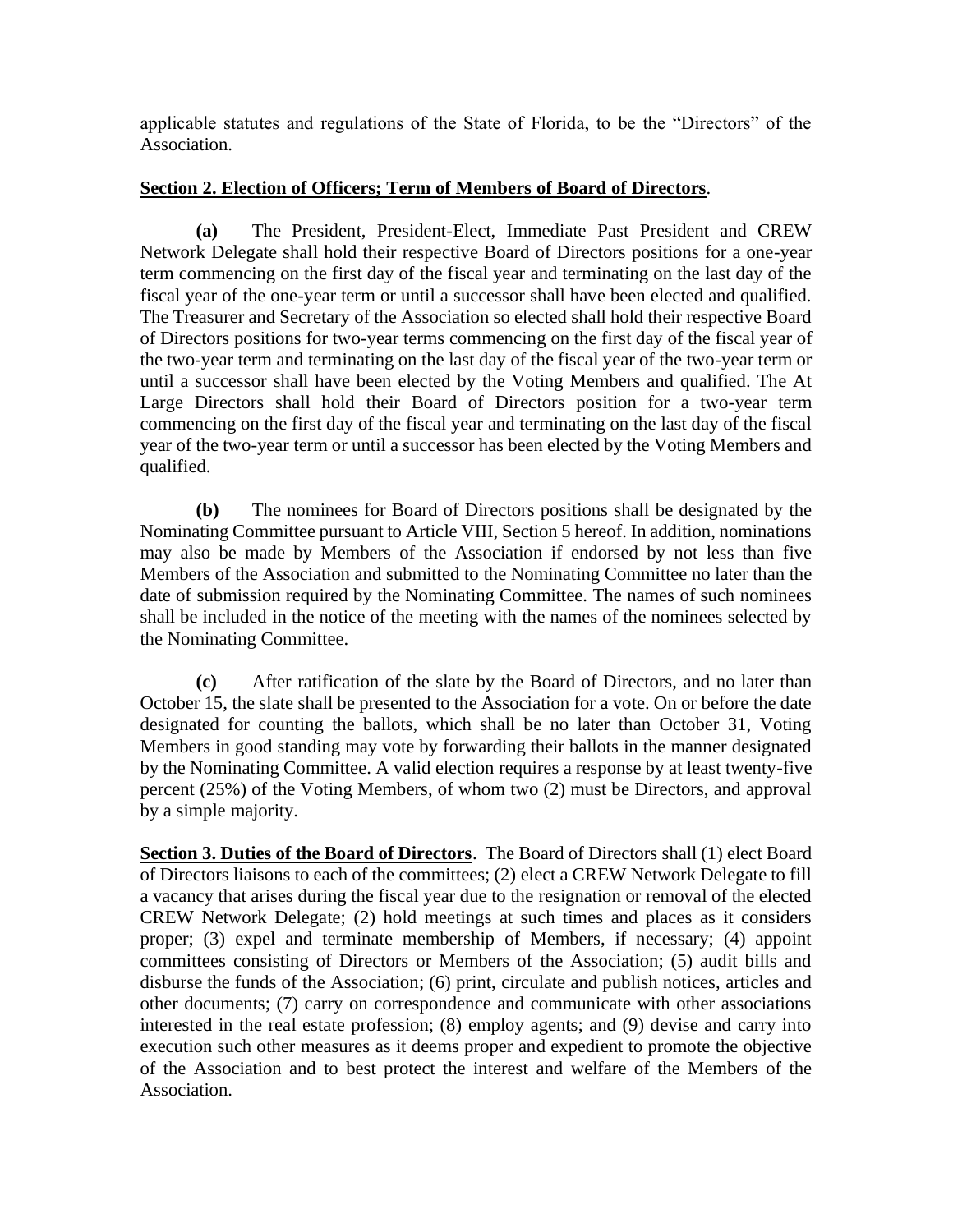**Section 4. Meetings of the Board of Directors**. The Board of Directors shall hold regular meetings on dates and with a frequency determined by the President. Notice shall be made in person, by telephone, by facsimile, by e-mail transmission, or by public announcement on the Association's website at least seven (7) days before the time appointed for said meeting, provided, however, that Directors shall not receive notice by public announcement. The President, when deemed necessary, or the Secretary, shall call for a special meeting of the Board of Directors, and only one (1) day notice shall be required for such a special meeting. To consider special issues, meetings of the Board of Directors may take place without notice and by telephone. The last Board of Directors meeting of each fiscal year shall be a joint meeting among Directors of the outgoing Board of Directors and the Directors of the incoming Board of Directors. At such meeting, the incoming Directors shall attend in an advisory capacity only and all powers of the Board of Directors shall remain vested in the outgoing Directors. Members who are not on the Board of Directors shall have an open invitation to attend the meetings of the Board of Directors but shall not be entitled to vote.

**Section 5. Quorum.** At all meetings of the Board of Directors, a simple majority of the Directors shall constitute a quorum for the transaction of business, and the act of a simple majority of the Directors present at any meeting where a quorum is present shall be an act of the Board of Directors, except as may be otherwise provided by the law or these Bylaws. In the absence of the President and President-Elect, the quorum present may choose a director for the meeting. A Board of Directors member may attend by telephone or video conference and need not be physically present. If a quorum is not present, the Directors present may (i) vote on any issues they deem appropriate, which votes shall not become acts of the Board of Directors unless and until the Board of Directors subsequently obtains the necessary votes for a quorum within two (2) business days after the meeting, or (ii) adjourn the meeting to a later day, but not more than ten (10) days later, without notice other than announcement at the meeting.

**Section 6. Action by Consent**. Any action required or permitted to be taken at any meeting of the Board of Directors may be taken without a meeting if a simple majority of the Directors sign a written consent setting forth the action prior to taking such action. The written consent shall be filed with the minutes of the meetings of the Board of Directors.

**Section 7. Absence**. Should any Director be unreasonably absent from three consecutive meetings of the Board of Directors without sending a communication to the President or the Secretary stating the reason for absence, or if the reason for absence is unacceptable to a simple majority of the remaining Directors, the seat of that Director may be declared vacant and filled by the Board of Directors in the manner described in Section 9 below.

**Section 8. Removal of Directors**. Any one or more of the Directors may be removed with Cause, at any time, by a vote of two-thirds of the Voting Members of the Association present at any special membership meeting or by two-thirds vote of the Directors at a special meeting called for that purpose or in accordance with Section 7 above. In the event of such removal, the Board of Directors shall proceed to fill the vacancy in the manner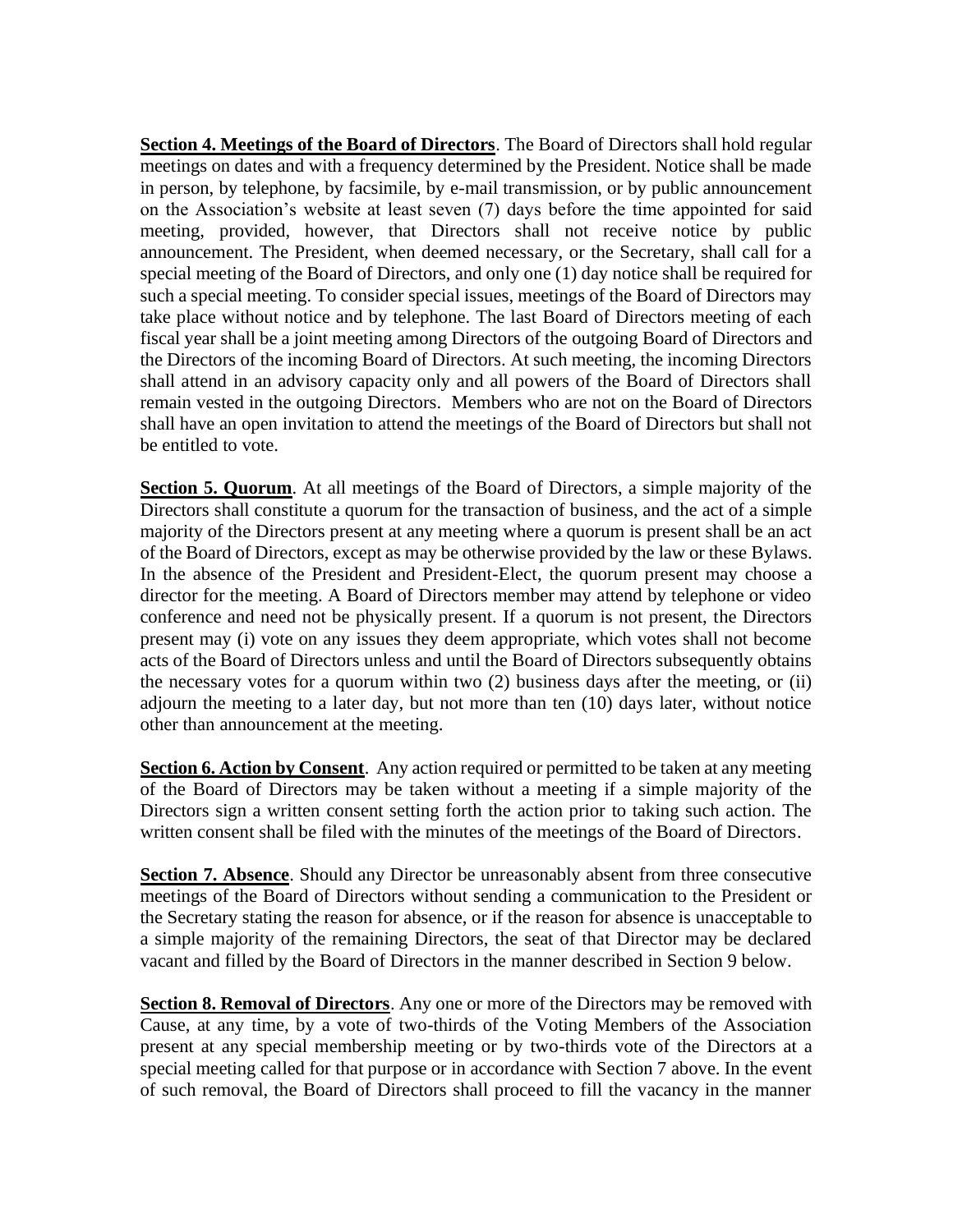described in Section 9 below. For purposes of this Article VI, Section 8, "Cause" shall mean the Director's (i) failure to attend at least one-half (1/2) of the meetings of Directors held during any twelve (12) month period; (ii) inability to perform in any material respect such Director's duties to the Association; (iii) conviction of a felony; (iv) engaging in any conduct that is, within the sole and absolute discretion of Directors entitled to vote on the removal of the Director, injurious to the Association; or (v) engaging in any dishonest or fraudulent conduct involving moral turpitude.

**Section 9. Resignation; Vacancies**. Any Director shall have the right to resign from the Board of Directors by giving written notice thereof to the President or the Secretary. When a vacancy occurs in the Board of Directors, the Directors, by simple majority vote at the next regular meeting or at a special meeting called by the President or the President-Elect for that purpose, shall determine whether the vacant position shall be filled or remain unfilled. Each newly elected Director so chosen shall hold office until the end of the fiscal year or until a successor shall have been elected and shall qualify.

#### **Article VII. OFFICERS**

**Section 1. Designations**. The Officers of the Association shall be the President, the President-Elect, the Secretary and the Treasurer. The Board of Directors shall have the right, by a two-thirds vote, to appoint such Assistant Secretaries or Assistant Treasurers as it deems necessary for the operation of the Association.

## **Section 2. Duties of Officers**.

**(a) President**. The President shall preside at the meetings of the Members of the Association and the meetings of the Board of Directors. At the annual meeting of the Association and at such other times as deemed proper, the President shall communicate to the Association or the Board of Directors such matters and make such suggestions as may in the President's opinion tend to promote the prosperity and welfare and increase the usefulness of the Association and shall perform such other duties as are necessarily incident to the office of the President.

**(b) President-Elect**. In case of the absence of the President, or of the President's inability from any cause to act, the President-Elect shall perform the duties of the office of President. The President-Elect shall generally assist the President and perform such other duties as may from time to time be prescribed by the Board of Directors. The President-Elect shall chair task forces or committees, as deemed appropriate by the President.

**(c) Secretary**. It shall be the duty of the Secretary to keep a record of all votes, resolutions and the proceedings of all meetings as directed by the Board of Directors; to prepare, if required by the Board of Directors, an annual report of the transactions and condition of the Association; and generally, to devote best efforts to forwarding the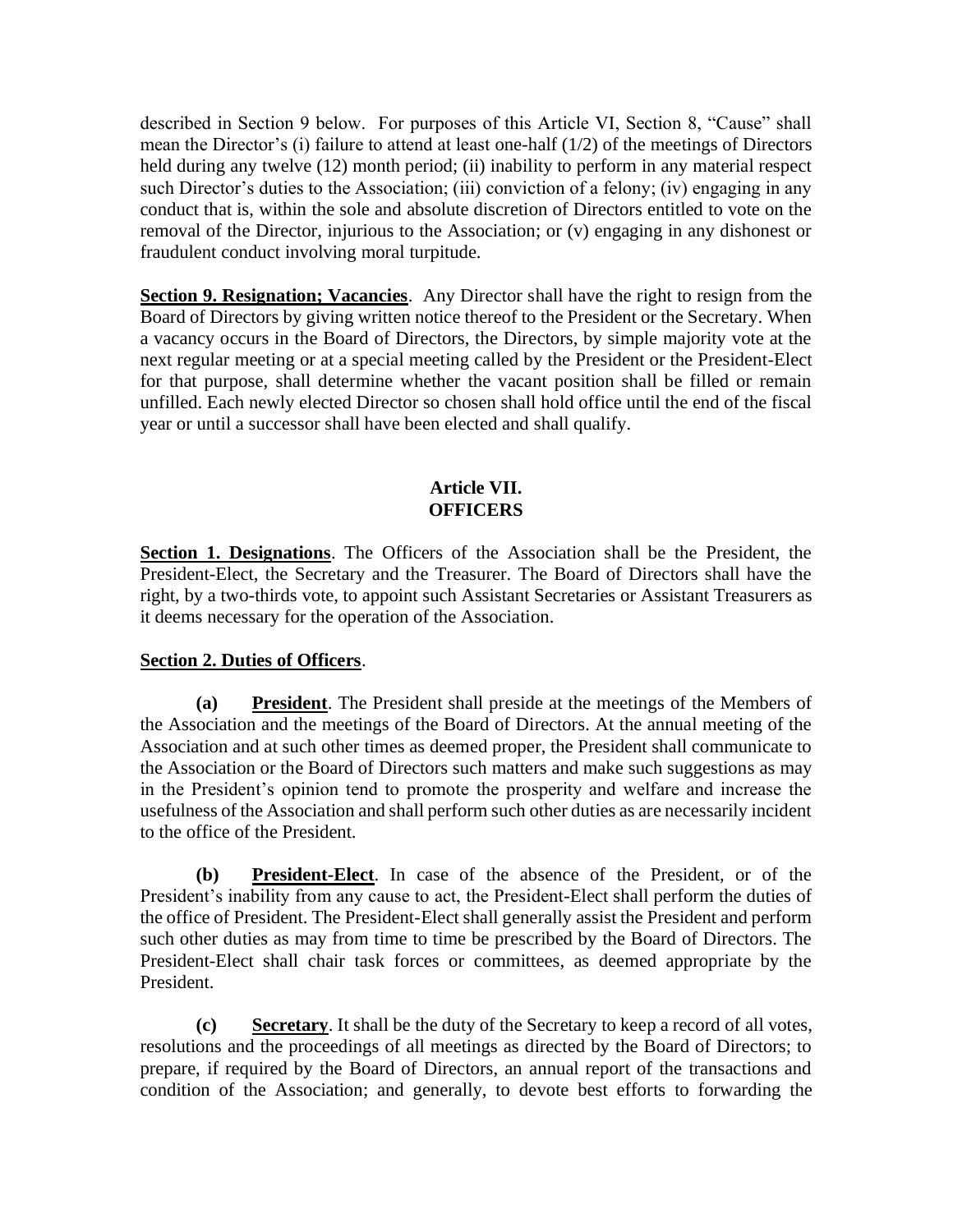business and advancing the interests of the Association. In addition, it shall be the duty of the Secretary to provide notices of all meetings of the Association; to conduct all correspondence and to carry into execution all orders, votes and resolutions not otherwise committed; to oversee the Association's website; to keep a list of the Members of the Association; to notify the Members of the Association of their

nomination and/or election; and, at the request of committee chairs, to give notice of the meetings of committees; and generally, to devote best efforts to forwarding the business and advancing of the interests of the Association. The Secretary shall be entitled to use administrative staff and agents to assist with correspondence, meetings, membership lists and notices, including the preparation and delivery of notices to Association Members.

**(d) Treasurer**. The Treasurer shall have custody of all funds of the Association and other valuable effects, and shall keep full and accurate accounts of all monies received and expended for the use of the Association in books belonging to the Association. The Treasurer shall deposit all funds and other valuable effects in the name and to the credit of the Association in such bank or banks as may be designated from time to time by the Board of Directors, and make a report of all transactions as Treasurer and of the financial condition of the Association, at the Board of Directors meetings and annual meeting of the Members of the Association or when called upon by the President.

The funds, books and vouchers in the hands of the Treasurer shall at all times be under the supervision of the Board of Directors and subject to its inspection and control. At the expiration of the Treasurer's terms of office, the Treasurer shall deliver over to the Treasurer-Elect all books, records, monies and other property, or, in the absence of a Treasurer-Elect, to the President.

## **Article VIII. COMMITTEES/NATIONAL NETWORK DELEGATES**

**Section 1. Committee Chairs and Liaisons.** Chairs of the committees shall be appointed by the President. These chairs shall serve a term of one year and may be reappointed for subsequent terms. The Board of Directors may appoint one or more Directors as liaisons to any committee of the Association. Such liaison may attend any meeting of the particular committee and report the activities of the committee to the Board of Directors.

**Section 2. Standing Committees**. The standing committees shall include, but are not limited to: (1) Membership, (2) Programs, and (3) Sponsorship. The chair of each standing committee shall appoint the members of said committee, and each committee member shall be a Member of the Association.

## **Section 3. Duties of Standing Committees**.

**(a) Membership Committee**. It shall be the duty of the Membership Committee to: (1) review membership applications, recommend qualified members to the Board of Directors and welcome new members; (2) recommend membership policies and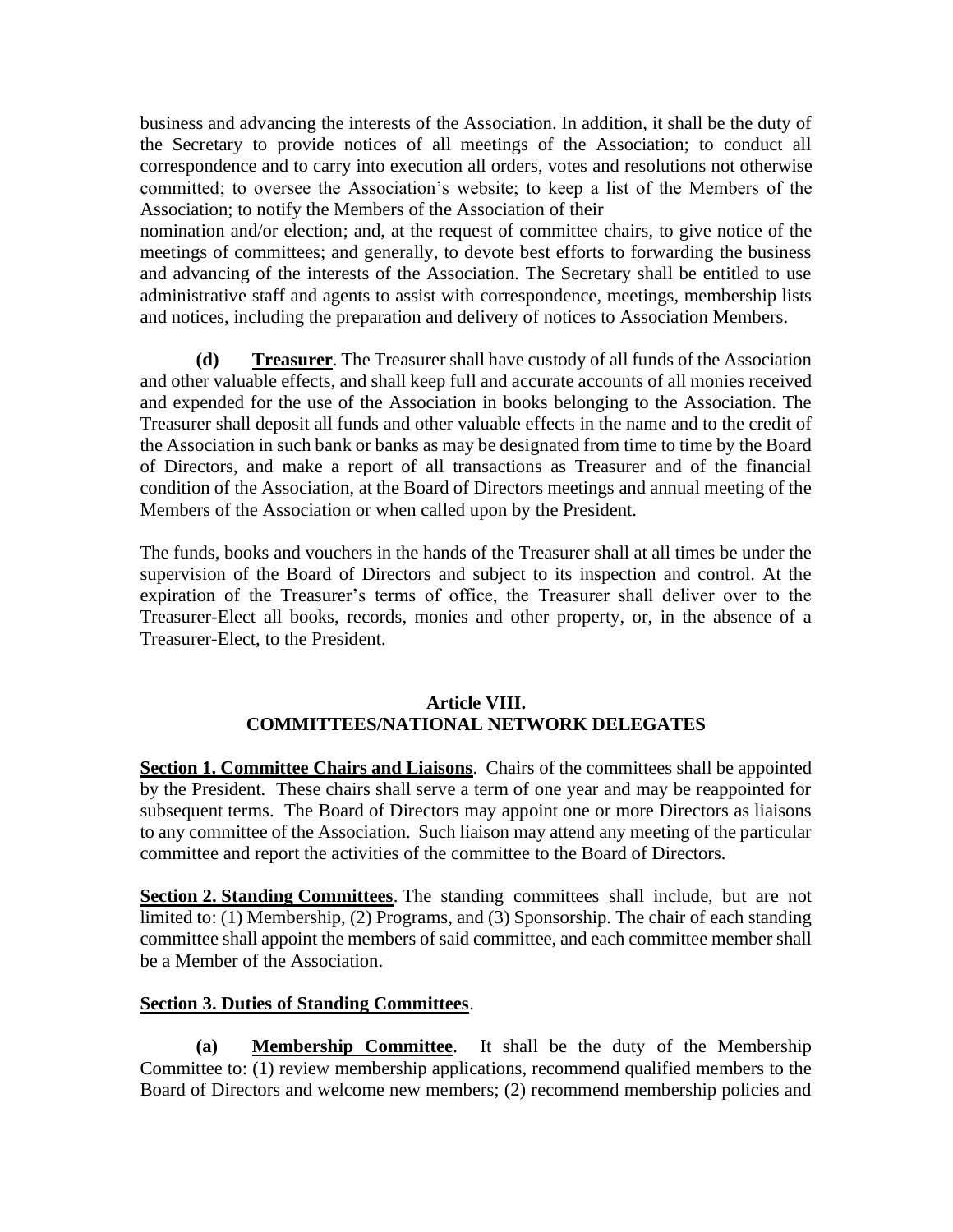requirements to the Board of Directors; (3) advise Board of Directors of Members in default of renewal qualifications, and send membership termination notices to those in default in accordance with Article III, Section 5; and (4) recommend to the Board of Directors additional services to be provided to Association Members as a means of enhancing the benefits of Association membership.

**(b) Programs Committee**. It shall be the duty of the Program Committee to: (1) plan the monthly meetings of the Association and to engage speakers and prepare and arrange for presentations to the Members of the Association at meetings; (2) publicize meetings and promote the Association through the Association eBlasts and press releases; (3) if requested by the Board of Directors, assist the Board of Directors in selecting a notfor-profit entity for which the Association can provide real estate related assistance, and serve as a liaison between the Board of Directors and any such not-for-profit entity; (4) if requested by the Board of Directors, provide continuing education programs and other special events programs for Members of the Association; and (5) conduct surveys and outreach initiatives among Members to encourage participation in programs.

**(c) Sponsorship Committee**. It shall be the duty of the Sponsorship Committee to: (1) solicit monetary and in-kind contributions as a means of defraying the Association's operating expenses; (2) recommend sponsor benefits to the Board of Directors for approval; and (3) if requested by the Board of Directors, raise funds for the CREW Network Foundation and such other charitable organizations as the Board of Directors may select from time to time.

**Section 4. Other Committees and Subcommittees**. The Board of Directors, by resolutions adopted by a simple majority of Directors, may add or delete such standing committees as it shall deem advisable and with such limited authority as the Board of Directors shall prescribe. In addition, the Board of Directors, by resolutions adopted by a simple majority vote of Directors, may from time-to-time delegate some of the duties and responsibilities of each standing committee to subcommittees, and each subcommittee shall report directly to the chair of the standing committee of which they are a part. The members of each subcommittee shall be Members of the Association and shall be appointed by the chair of the subcommittee.

## **Section 5. Nominating Committee.**

**(a) Selection of Nominating Committee**. No later than the July Board of Directors meeting each year, a Nominating Committee will be formed to prepare the slate. The Nominating Committee shall be composed of five active Directors, who shall be selected as follows:

> **(i)** The Immediate Past President of the Association shall serve as chair of the Nominating Committee. If the Immediate Past President should be unable to serve as chair, a chair shall be elected by a simple majority vote of the Directors.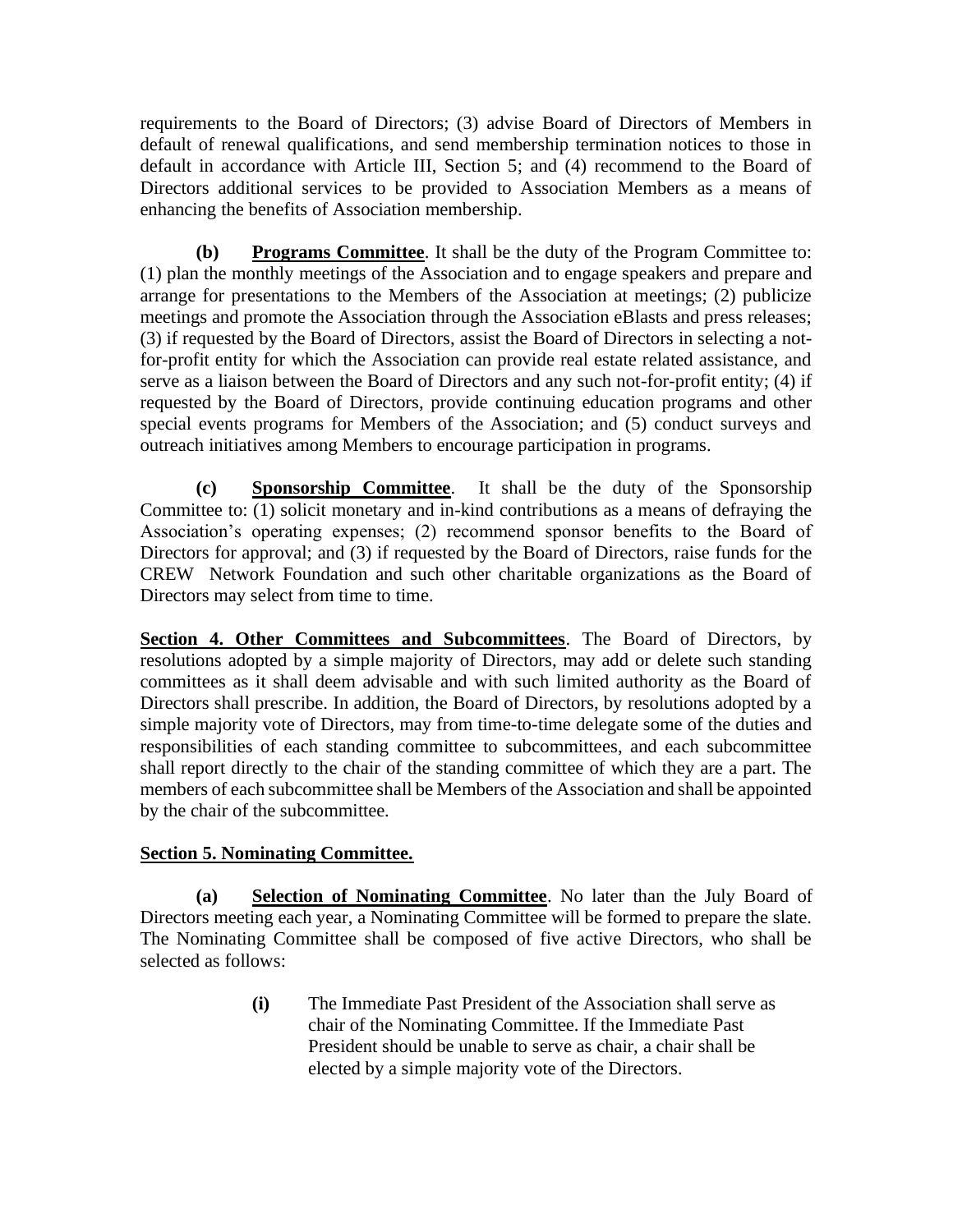**(ii)** The President-Elect shall appoint, with the approval of a simple majority vote of the Directors, four active Directors to serve on the Nominating Committee.

**(b) Duties of the Nominating Committee**. The duties of the Nominating Committee shall be to nominate Voting Members in good standing as candidates to serve as Officers to be elected prior to the Annual Meeting as set forth in Article VI, Section 2 above. In addition, the Nominating Committee shall nominate a Voting Member in good standing to serve a one-year term as the CREW Network Delegate and Voting Members in good standing to serve two-year terms as the At Large Directors as the Board of Directors has designated to be elected prior to the Annual Meeting as set forth in Article VI, Section 2 above.

**(c) Nominating Procedure**. On or before August 1, the Nominating Committee shall send to each Voting Member in good standing information advising them of the election procedures and soliciting nominations for the Board of Directors. On or before August 15, any Voting Members interested in being elected to serve as a Director shall submit their name and the position in which they would like to serve, together with a statement of their (i) goals and objectives, and (ii) qualifications for the position, or information as otherwise requested by the Nominating Committee. The Nominating Committee shall meet and review the applications, and shall also consider other qualified Voting Members selected in the discretion of the Nominating Committee. No later than one week prior to the September Board of Directors meeting, the Nominating Committee shall select the slate of proposed Directors and shall notify the Secretary in writing of the names of such candidates. More than one person may be nominated for each office or position. The recommendations of the Nominating Committee must be ratified by the Board of Directors prior to the election. On or before October 15, the Nominating Committee shall prepare a ballot, which shall propose a slate of Directors for approval or shall provide for alternative Directors to be voted on by the Voting Members. The election shall be held as provided in Article VI, Section 2 above.

**Section 6. Quorum.** A simple majority of the members of any committee of the Association shall constitute a quorum for the transaction of business, unless any committee shall, by a simple majority vote of its entire committee membership, decide otherwise.

**Section 7. Resignation; Committee Vacancies**. Any committee chair shall have the right to resign from the committee by giving written notice thereof to the President or the Secretary. The President at his/her discretion may remove any chair of a committee. When a vacancy occurs in a committee chair position, the President shall appoint a Voting Member as a replacement chair. The replacement chair so elected shall hold such position until the next annual meeting of the Members of the Association or until a successor shall have been elected and shall qualify.

**Section 8. CREW Network Delegates**. It shall be the duty of the CREW Network Delegates to keep membership apprised of CREW Network activities, attend CREW Network conventions and council meetings, and participate on CREW Network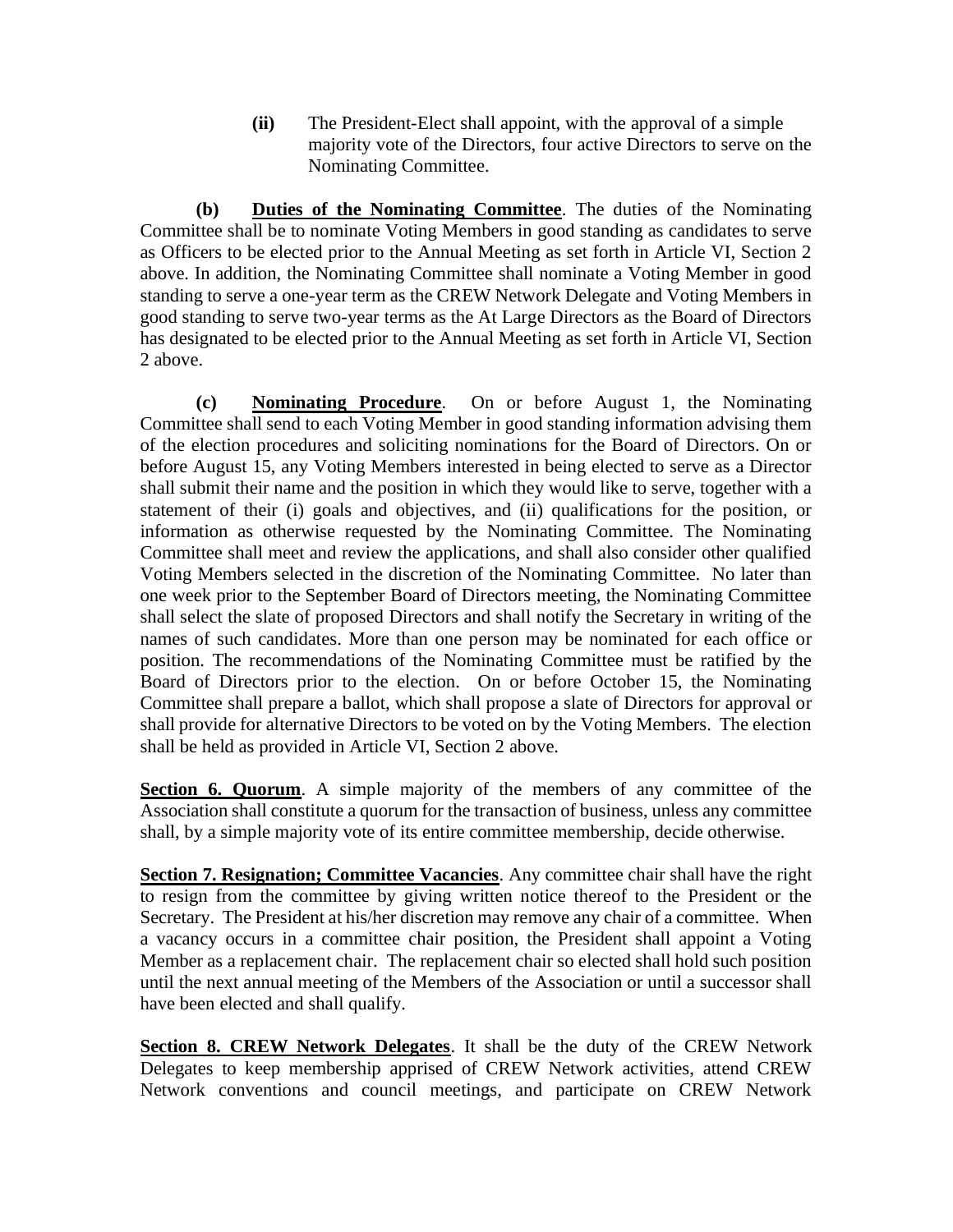committees on behalf of the Association. The President of the Association shall serve as a CREW Network Delegate for a one-year term. A second CREW Network Delegate shall be elected by the Voting Members for a one-year term pursuant to Article VI, Section 2 above.

# **Article IX. FINANCE**

**Section 1. Fiscal Year.** The fiscal year of the Association shall begin on January 1 and end on December 31 of the following year.

**Section 2. Approved Signatures**. The funds of the Association may be disbursed and drawn upon the signature of the Treasurer or other designated Officers within limits approved annually by the Board of Directors. Disbursement of funds in excess of the aforementioned limit must be approved in writing by and drawn upon the additional signature of the President or President-Elect.

**Section 3. Budget**. The annual budget of estimated income and expenditures shall be prepared and approved by the Board of Directors. No expense shall exceed the total budgetary appropriation without prior approval of the Board of Directors.

**Section 4. Indemnification**. The Association shall have the power to purchase and maintain insurance to indemnify the Association, its Directors, Officers and employees to the full extent such indemnification is permitted by law and deemed necessary by the Board of Directors.

**Section 5. Restriction on Earnings**. The Association shall use its funds only to accomplish the purposes specified in these Bylaws and no part of said funds shall inure to or be distributed to the Members of the Association, except to pay reasonable compensation for services rendered and to make payments and distributions in furtherance of the purposes set forth in the Bylaws.

**Section 6. Dissolution**. On dissolution of the Association, any funds remaining shall be distributed to one or more qualified charitable, educational, scientific or philanthropic organizations to be selected by the Board of Directors.

# **Article X. PARLIAMENTARY PROCEDURE**

Robert's Rules of Order, Revised, shall govern all meetings of the Association where not inconsistent with these Bylaws and where these Bylaws are silent.